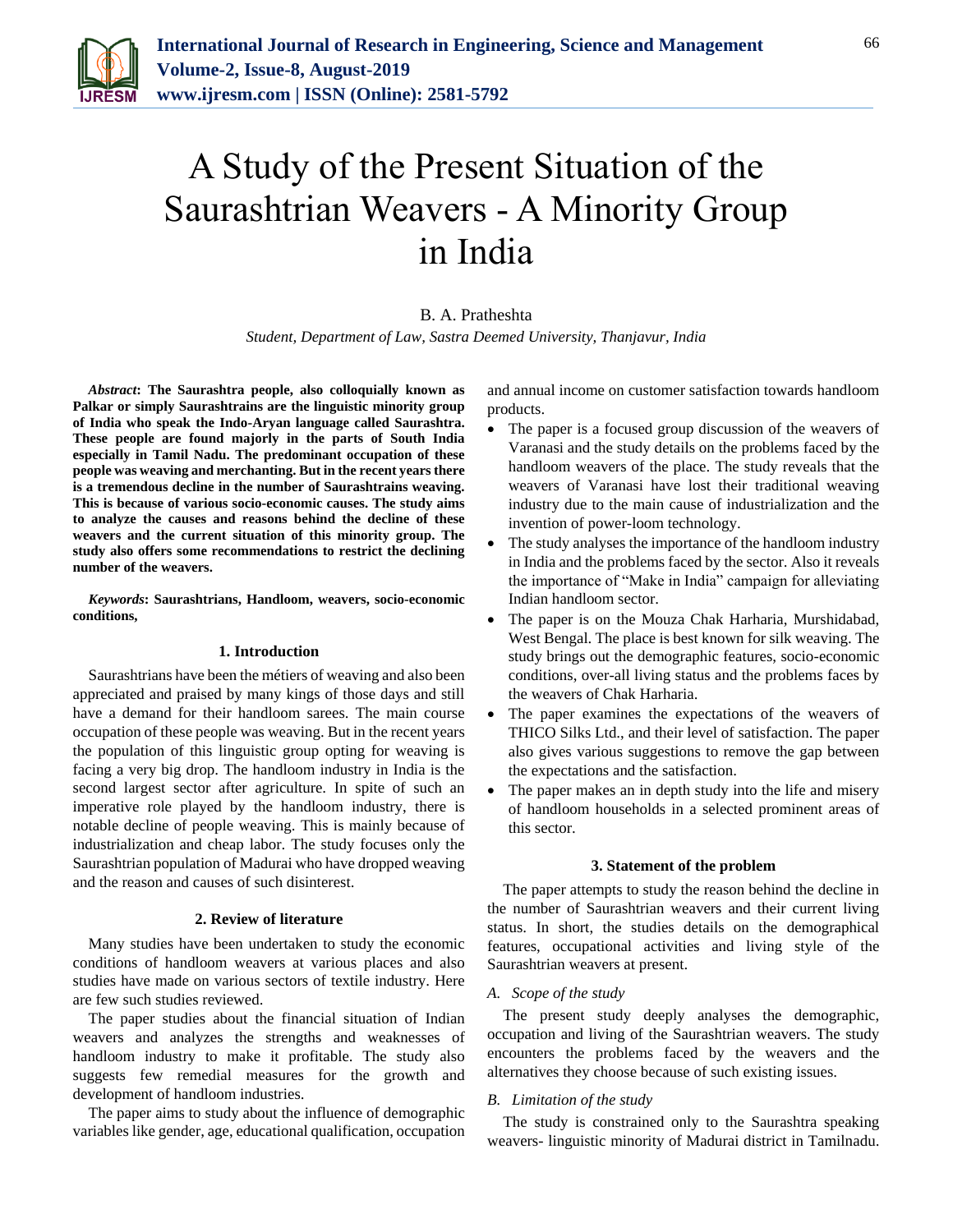

The information gathered and provided in this paper is purely collected from the Saurashtrian weavers of Madurai.

# *C. Objectives*

The main OBJECTIVE of the study is to find out the

- Reason behind decline of Saurashtrian people weaving.
- Current situation of this linguistic minority group.
- Suggest some helpful ways to protect the interest of the weavers.

## *D. Sources of data*

The study is made purely from the primary data collected from the Saurashtrian weavers. The study has been conducted in the areas of Madurai District, TamilNadu. The regions covered are

- Krishnapuram colony
- Nilaiyoor
- Pamban nagar
- Avananiyapuram

The Saurashtrian people are found more in these areas in Madurai.

## *E. Tools for data collection*

The data is collected through the investigative schedule method covering the questions relating to the demographic profile of the weavers, reasons for their back drop from weaving, alternative occupation, socio-economic conditions, demand and suggestions they make for protecting their interest.

### *F. Sample size*

As the study is concentrated only to the Saurashtra speaking weavers, the study is undertaken in few selected places of Madurai and 100 families are taken as the sample size.

# *G. Division of study*

The study is divided into three parts. The first part discusses about the demographic details, the type of saris they weave, dealers, distributers, labor and other necessary information. The second part deals on the reason behind the disinterest of people in weaving and the problems they currently face. And the last part deals with the demands raised by the weavers and some suggestive methods to protect the interest of these weavers.

# *H. Demographics*

The people who are involved in weaving do not belong to a particular age. All age group Saurashtrian people weave (from the age of 14). In other words it can be said that the whole family involve in weaving. They assign themselves a flexible time to weave. The whole family weaves day and night to finish their target, only then they could earn their living. For instance: the school or college going teens weave in the morning before going to college or school and also weave for some time after they come home. The male members of the family weave till the homemakers finish their daily chores. The homemakers weave after all the chores done. The male members also go for

a daily wage work for an extra income after their turn of weaving is done.

The group weave three types of sarees, which includes pure silk sarees, pure cotton saree and cotton silk sarees (colloquially known as aparna silk). The percentage of people weaving these sarees has a huge difference. Among the 100 family surveyed only 15 families weave pure silk sarees, 27 families weave cotton sarees, and other remaining 58 families choose weaving cotton silks.

When the reason analyzed behind this big gap in the choice of saree, the common reason given by the majority of the population was that though the wage of weaving pure silk is the highest the amount of work required is so high, two people are required at a time to weave, it is very delegate, even a small mistake can spoil eight whole sarees. The weavers also are not affordable to replace the damage. For this main reason many people avoid the liability of taking risk in weaving pure silks.

*Cotton sarees:* handloom weaving cannot give attractive design in cotton sarees, though today's generation go for cotton sarees, people do not choose these unattractive sarees except few. Having such less demand people weaving cotton sarees are more discouraged. Weaving of cotton saree is quite easy than weaving other sarees.

*Silk cotton saree:* majority of the people choose weaving these silk cotton sarees as the weaving time is flexible, no so much risk taking factors, also have considerable good demand compare to other types of sarees.



#### *I. Agents and wages of the weavers*

The weavers get raw materials either directly from the wholesalers of the product or through agents. Maximum people choose to get it from the agents, the main reason behind this is that, meeting the wholesaler directly and getting raw materials is time consuming which results in one whole day of loss of work.

There are so many disadvantages of relying upon agents. In spite of such disadvantage people prefer it because the weavers in remote areas and aged people feel it difficult to travel to the place of the wholesalers. In case of agents they get the raw materials at their door step.

The main disadvantage of the agents is that the agents get a higher percentage of commission resulting in lesser wage to the weavers. The intermediaries get more profit without any much hard work. The main job of the agents is that to distribute the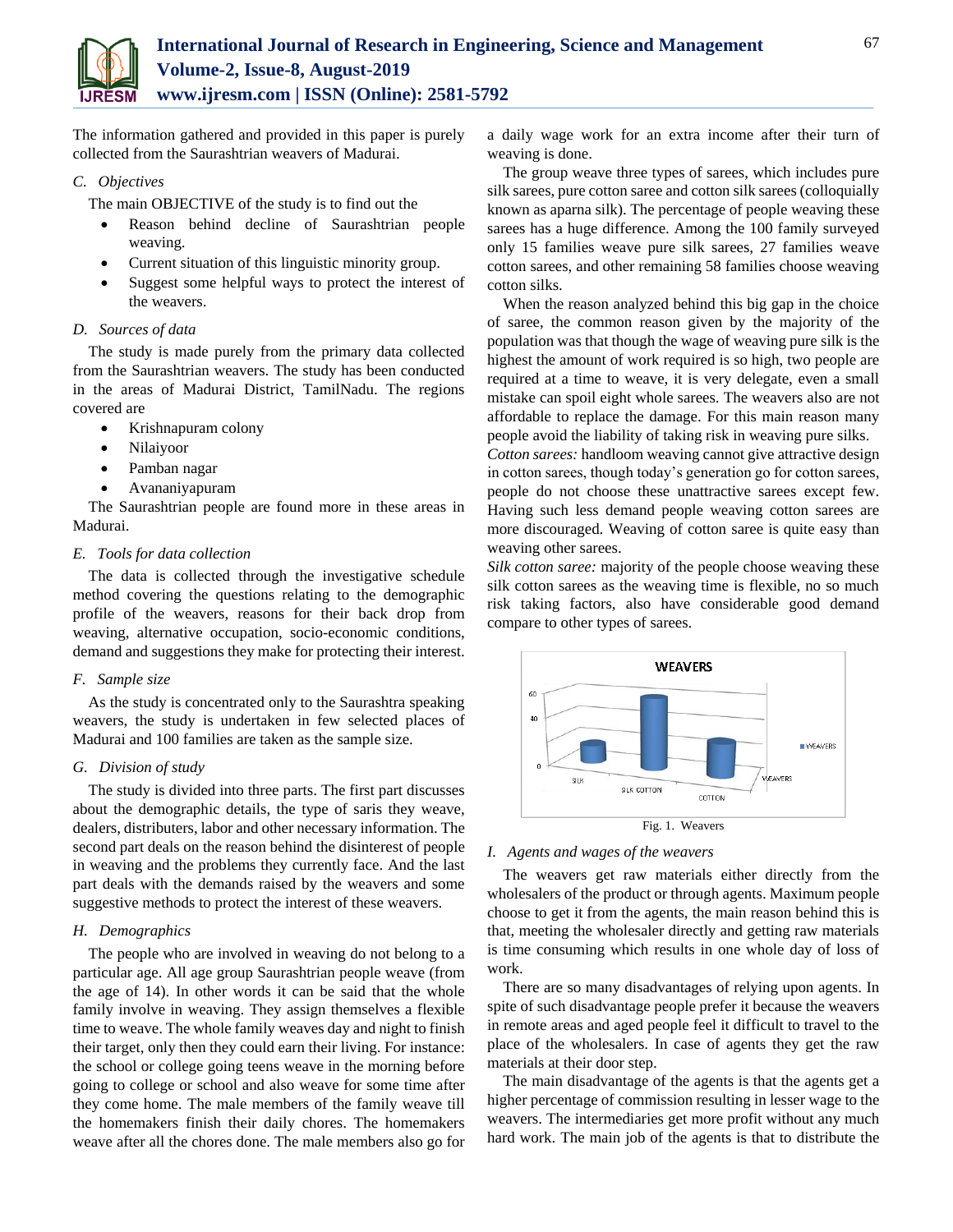

raw materials to the weavers and collect the finished sarees from the weavers and give to the wholesalers for the actual market sale.

The agents give the raw material that is the weaving thread and an amount of Rs.9000-9500(second grade silk) or Rs.4800(silk cotton) or Rs.4200(cotton) as the wage as a whole for a bundle of thread, depending on the type of saree they weave. The whole bundle of thread can give out 8-9 full sarees. A weaver may take minimum of 5 and maximum of 10 days to complete weaving the whole bundle.

The wage given further goes into many hands, like to the people involved in warping and loading, punching card and loading and to repairers in case of any default.



Fig. 2. Wages

## **4. Process involved in weaving**

There various process involved in weaving. The processes from thread to complete saree include the following.

- Dyeing
- Winding
- Spinning
- Warping and loading
- Punching card and loading
- Weaving

# *A. Dyeing*

The raw thread is dyed as per the need. Different and contrasting colors are used for the body of the saree and the border or pallu of the saree.

For dyeing, the raw thread is soaked in the hot boiling water. Washing soda and desired color dye is added to the boiling water. The thread is dipped well and then immersed in normal water to remove excess coloring. The dyed thread is dried well for 3-4 days.

### *B. Winding:*

After dyeing the yarn is brought to the winding process. In this process the yarn is transferred to the spool facilitating for further process.

# *C. Spinning*

After winding, the spool is spun onto to the spindles and the parivattam with the help of the spinning wheel. The spindles are used in the fly-shuttle which is used in weaving.

## *D. Wrapping and loading:*

Warping is the process in which the yarn is stretched between two iron (or) wood poles to entangle the thread and then knotted together. It is usually done in the shade so that the yarn is not sun-bleached. Four or six people work together in this process. After warping the yarn is dipped in the rice starch (kanji) to make it stiff and luster.

The yarn is later warped in the large wooden beam and loaded to the loom. The process of weaving starts after loading the warp.

### *E. Weaving*

After warping and loading, the weaver starts weaving. Weaving is done on the fly shuttle looms. The weaver interweaves the threads of weft and warp. The shuttle passes through the gap formed when the treadle is operated to interweave the threads of warp and the weft. Once the shuttle is passed, the adjourned rope from jacquard is pulled to form the weave. The woven cloth is enfolded to the wooden beam. Thus, once the weaving is completed the cloth is cut into full length saree and folded neatly for sales.

## *F. Co-operative societies of the weavers:*

Co-operative societies are formed with the help of the government to assist weaversfinancially. Weavers' children are given Rs.600 every year once they complete 10th and 12th standard for their higher studies. The amount is given even after they join college, every year till they are graduated.

### *G. Role of government*

The role of the government is very minimal. The government fails to look into the growth and development of the weavers. They struggle hard for their living because of the exploitation of the agents and the producers. Recently, the weavers of Madurai called up a strike demanding a rise in the wages given. After a week of continuous strike, they have now raised the wage by 2-5%.

## *H. Declining number of weavers*

Due to lesser wage and advancement of power loom, the number of weavers continuing weaving has been decreased. The present weavers will be the last generation of Saurashtrian weavers. The upcoming generations are opting to other fields that could earn more income.

The weavers during the interview spoke out with tears filling their eyes that they struggle very hard to earn and give up many things for the education of their children. They do not want their next generation to suffer to earn an income from weaving. This alarms the society that the Saurashtrians known for weaving are declining. This may result in no more weavers in the Saurashtrian community in the future.

## *I. Poor marketing*

Effective sales happen only when there is effective marketing. The marketing level is inadequate to reach the demand. As the sales rate is very low the wages are also low. In